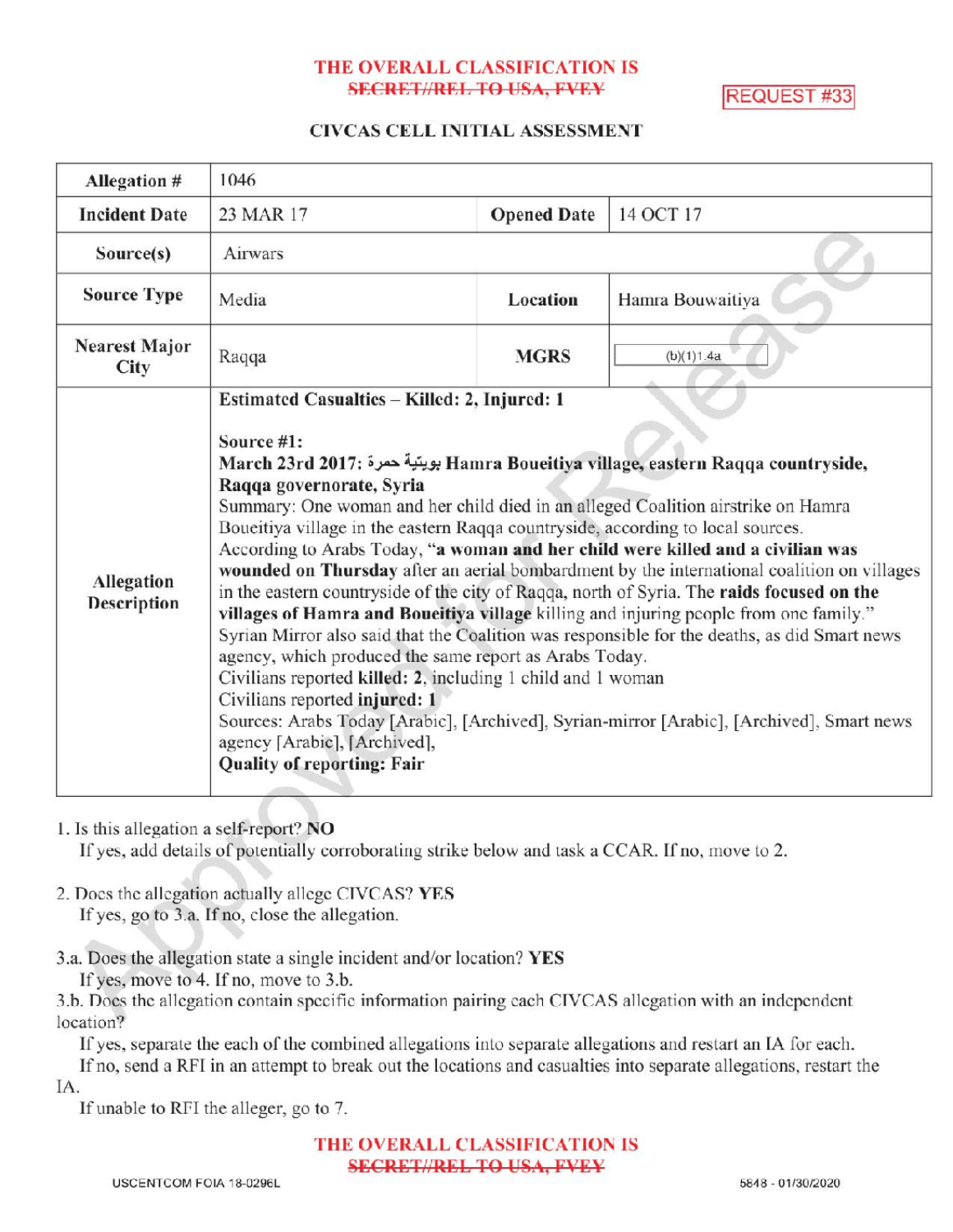## THE OVERALL CLASSIFICATION IS SECRET//REL TO USA, FVEY

4. Does the allegation contain:

a) <sup>a</sup> way to identify <sup>a</sup> 48 hour date range? YES

b) a specific location? NO If yes to BOTH, go to 7. If EITHER are no, then go to 5.

5. Does the allegation contain:

a) <sup>a</sup> way to identify a 48 hour date range? YES

b) a specific time of day or timeframe? YES

c) a general location? YES

If yes to ALL three, then go to 7. If ANY are no, go to 6.

6. Does the allegation contain :

a) Video or photo evidence of CIVCAS that can be used to narrow the date/ time or location of the allegation?  $\frac{1}{1}$  yes, go to 7. If no, go to 6.b.

b) Are there at least two corroborating sources (total of 3) that independently reported the allegation?

If yes, go to  $7.$  If no, go to 6.c.

) Any high quality sources?

 $\frac{1}{1}$  If yes, go to 7. If no, go to 6.d.

) Specific facts that warrant <sup>a</sup> search for strikes?

If yes, go to 7. If no, close the allegation.

7.a. Does the allegation contain sufficient information on the time, location and details to conduct a search for strikes? YES

If yes, go to  $8$ . If no, go to  $7.b$ .

7.b. Explain in detail why there is insufficient information on the time, location, and details to conduct a search for strikes

IZ & SY  $MAT: 0$  results CAOC log: 0 results  $CJTF log: 0$  results

-email (Start 18 MAY 2017):

S  $T\ddot{\mathcal{B}}(1)$ log, -email (Start 22 JUL 2017):

8. Are there any potentially corroborating strikes? NO

If yes, answer the questions below and task CCAR.

Ifno, provide <sup>a</sup> detailed explanation and close the allegation.

- Performed a search for strikes on 23 MAR 17 since the allegation states the date that the incident happened.
- Zero strike results were found in the village of Hamra Bouwaitiya on 23 MAR 17.

THE OVERALL CLASSIFICATION IS

SECRET//REL TO USA, FVEY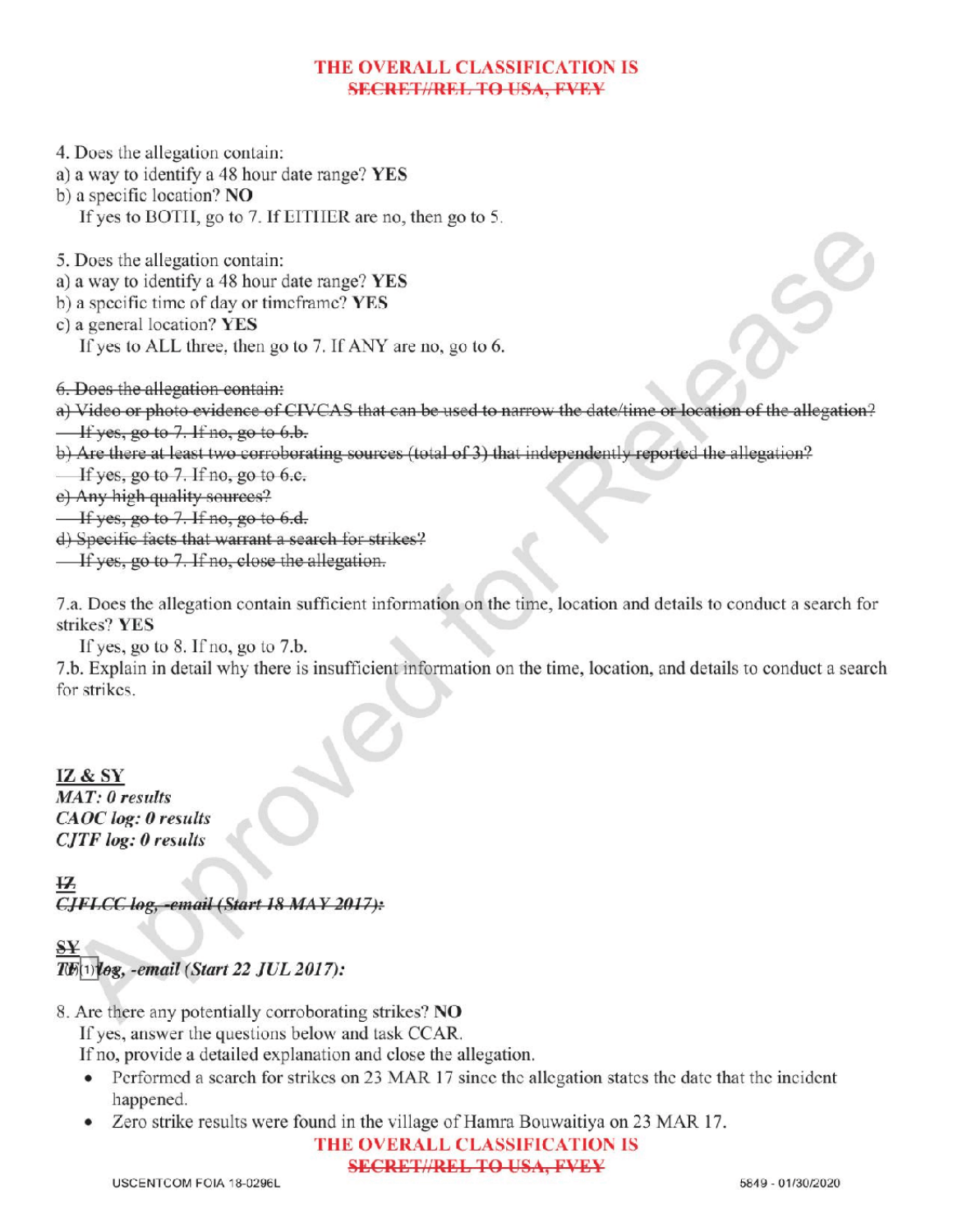## THE OVERALL CLASSIFICATION IS **SECRET//REL TO USA, FVEY**

#### 1. Assessed date of incident:

2.Location:

3.Potentially Corroborating Strike Information: MGRS: Strike Number: DTG: Target: Dynamic/Deliberate: Aircraft: Call Sign: Nationality: Munitions & Number dropped: **Target Number:** TEA :  $BE$ #:

Non-US Coalition Involvement: N/A

Decision: Close at the IA due to insufficient evidence to corroborate the allegation.

Approved